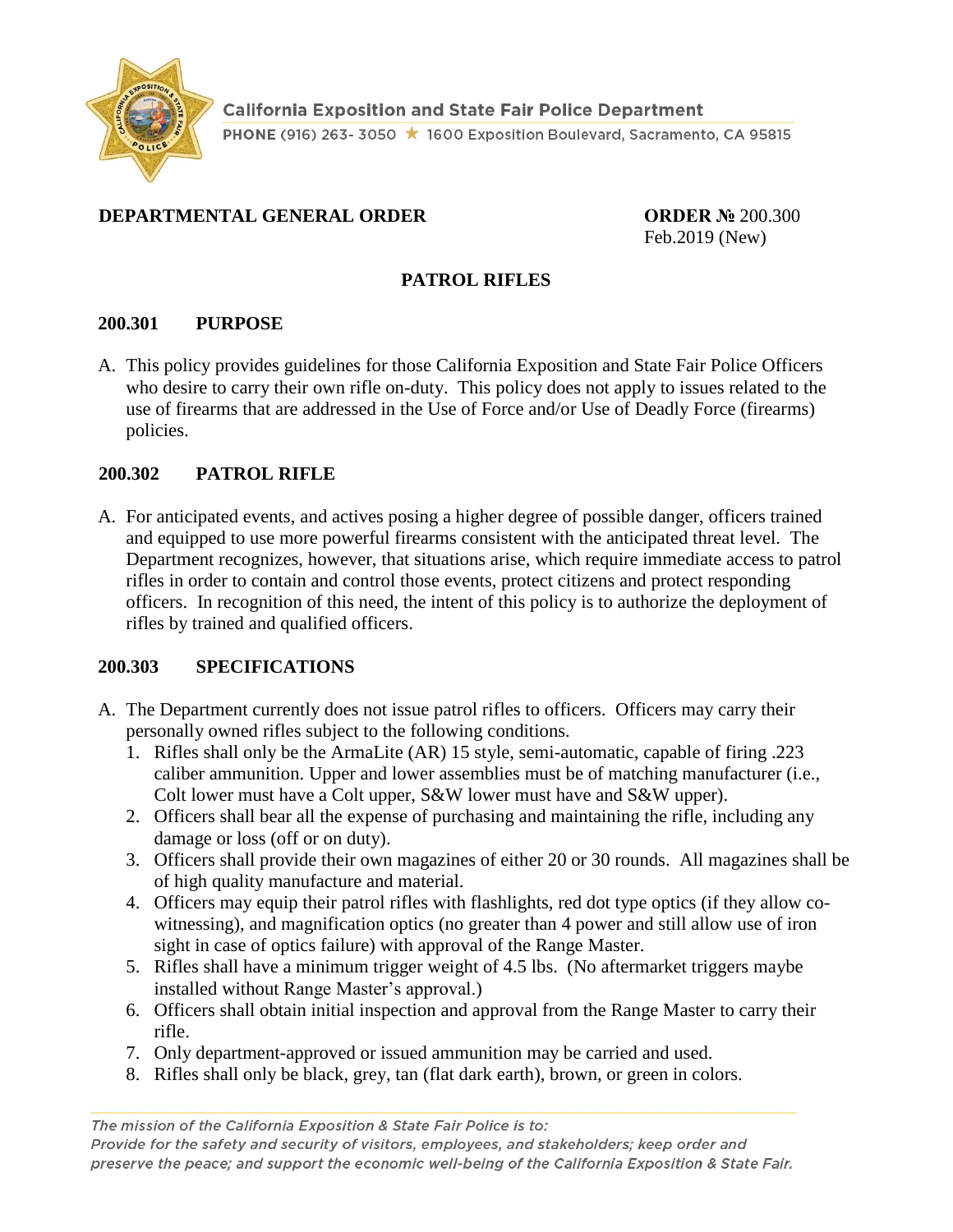9. When not in use, rifles shall be securely stored in a safe manner and location in a manner that will keep them inaccessible to children and others who should not have access (Penal Code § 25100).

# **200.304 RIFLE MAINTENANCE**

- A. Responsibility for maintenance of personally owned patrol rifles shall fall on the officer who shall inspect and service their patrol rifle on a monthly basis,
- B. Each officer carrying a patrol rifle may be required to field strip and clean their patrol rifle as needed.
- C. Officers shall be responsible for promptly reporting any damage or malfunction to their patrol rifle if it occurs during work hours (i.e. patrol, range qualification).
- D. Any personal patrol rifle found to be unserviceable shall be removed from service until the officer repairs it and subsequently inspected by the Range Master.
- E. Each patrol rifle shall be subject to inspection by a supervisor or the Range Master at any time.
- F. After a personally owned rifle is approved by the Range Master any additional modifications must have the approval of the Range Master before carrying the modified rifle. Modifications shall be made by a gunsmith, armorer or qualified person.

# **200.305 PATROL RIFLE QUALIFICATIONS**

- A. After completing the required P.O.S.T (California Commission on Peace Officer's Standards and Training) patrol rifle-training course, all officers who carry or use a rifle are required to qualify twice a year with their personal patrol rifle. The Department shall keep accurate records of qualifications and training as directed by the Training Coordinator. The Range Master/Training Coordinator will provide all sworn personnel with practical training designed to simulate field situations and will address liability aspects of a patrol rifle.
- B. The Range Master/Training Coordinator will maintain a list of officers qualified to carry the patrol rifle. The list will be available to the Chief of Police for verification of an officer's eligibility to carry a patrol rifle.

## **200.306 NON-QUALIFICATION**

A. If any officer is unable to qualify for any reason, including injury, illness, duty-status, or scheduling conflicts, that officer shall not be permitted to carry any patrol rifle during the performance of their duties, in any capacity, until they re-qualify with their patrol rifle.

## **200.307 AMMUNITION**

The department provides ammunition for patrol rifles. The manufacturer and type of ammunition will be determined by Range Master and approved by the Chief of Police.